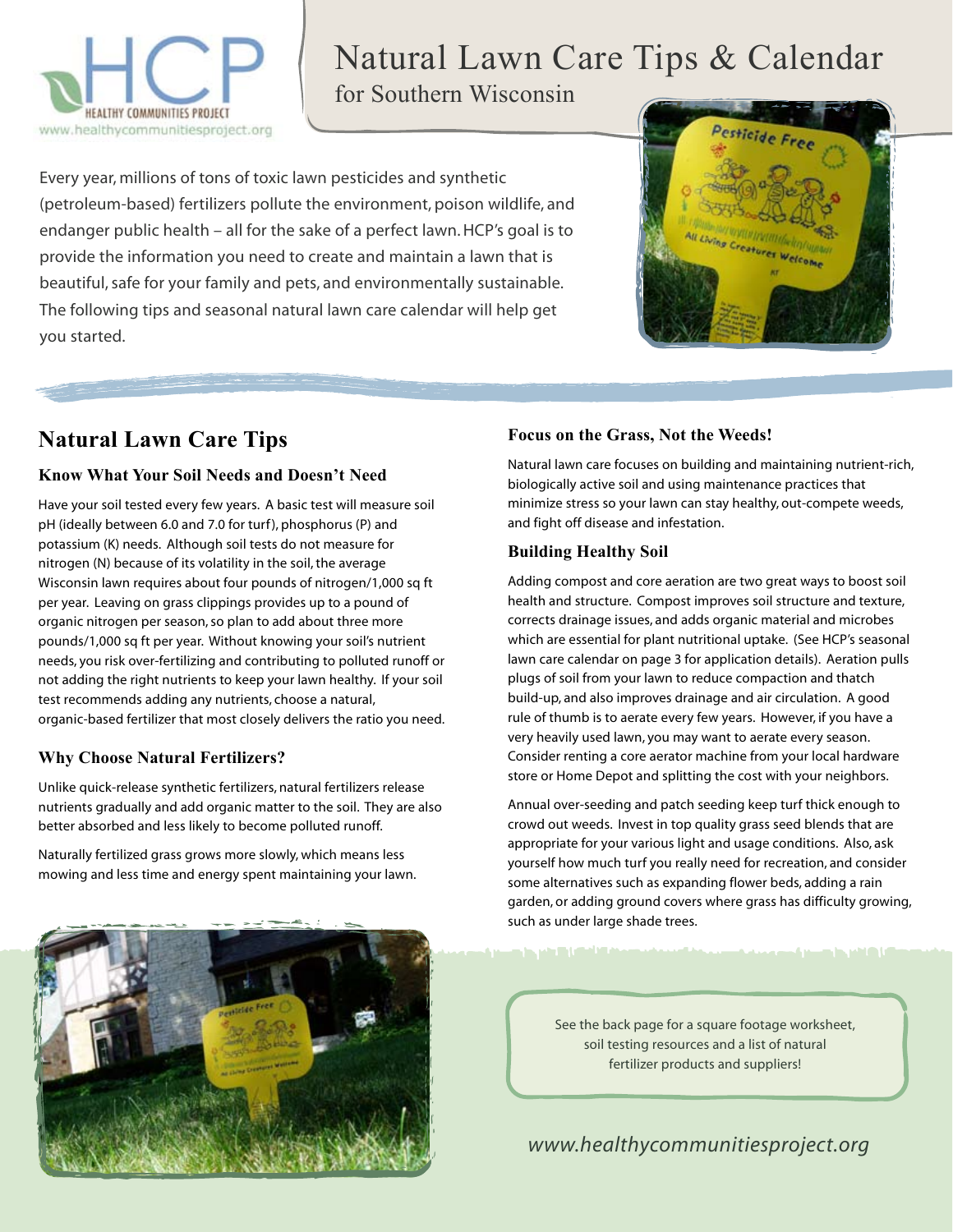## **Natural Lawn Care Tips**

#### **Mow Properly**

Proper mowing practices are essential to maintaining a naturally healthy lawn for several reasons:



1) A lawn's height is directly proportionate to the depth of its root system, so keep your lawn at least three inches high! Mowing high produces deeper roots, shades out most weeds, and greatly increases your lawn's ability to photosynthesize and produce the nutrients it needs to stay healthy.

2) Keep your mower blades sharp and mow only when grass is dry to avoid plant damage. Dull mower blades tear grass, leaving it stressed and susceptible to disease and infestation. Don't forget to leave those clippings on your lawn! They provide up to one pound of free organic nitrogen throughout the growing season.

3) Follow the one-third rule. Never cut more than one-third the length of your grass at a time. If it gets away from you, take down its height in stages to avoid stressing the plant.

4) Consider a reel mower, especially if you have a small lawn. Its cutting action is less stressful to your lawn than traditional gas powered mowers, it's pollution free, and you burn a few extra calories!

#### **Mowing Gauge**

Use this gauge to make sure you cut your grass to the correct height.





#### **To Water or Not To Water**

Since water is precious, you may wish to forego watering your lawn. As a protective mechanism against heat and drought, an established lawn will go semi-dormant during the hottest part of the summer. Yes, it will become browner, but it will green up again when temperatures cool down. That said, even the healthiest grass can become stressed in extreme heat or drought, so you may follow these watering guidelines if you choose to water your lawn.

#### **Water Wisely**

The average Wisconsin lawn requires about one inch of water per week, including rainfall, to remain green during the growing season, so follow a one inch/week watering rule (water in early morning or early evening to minimize evaporation). Keep track of rainfall by keeping a rain gauge or an empty straight-edged can in your garden. If you've had a full inch of rain in one week, there is no need to water. In fact, over-watering is a common mistake and can stress your lawn, making it more susceptible to fungal diseases and infestations.

#### **Water Deeply**



If there has been little rain or no rain, apply the entire one inch of water in one application. Watering deeply encourages deeper root growth, which allows your grass to weather the dry spells better and get down to additional soil nutrients. If you're not sure how long to run your sprinkler to apply one inch of water, put out your rain gauge before you start.

Make a note of when you started your sprinkler and how far you've turned your faucet handle, and run it until you have one inch of water in your container. After keeping track a few times, you'll have a good idea of how long to run your sprinkler to apply the correct amount of water. Remember that different sprinklers apply water at different rates, so get to know each one.

#### **Water Slowly**

Watering slowly allows for better absorption and reduces the amount of water wasted as runoff. If you have heavy clay soil, maximize absorption by applying one inch of water in two cycles; apply half an inch of water, wait about half an hour, then apply the other half an inch.

#### **Manage Weeds Naturally**

The negative effects of lawn chemicals on soil health take time to reverse so try to be patient and learn to tolerate a little diversity. If you wish to knock down weed counts quickly, use a combined approach of both pre-emergent (corn gluten meal) and post-emergent (a fancy name for pulling weeds) weed control. Removing weeds before they go to seed prevents them from dropping new seeds, thereby interrupting their natural propagation cycle. Maximize your efforts by waiting until after a good rainfall or watering - the moisture helps loosen the soil - then add some compost and grass seed on the spots you've weeded.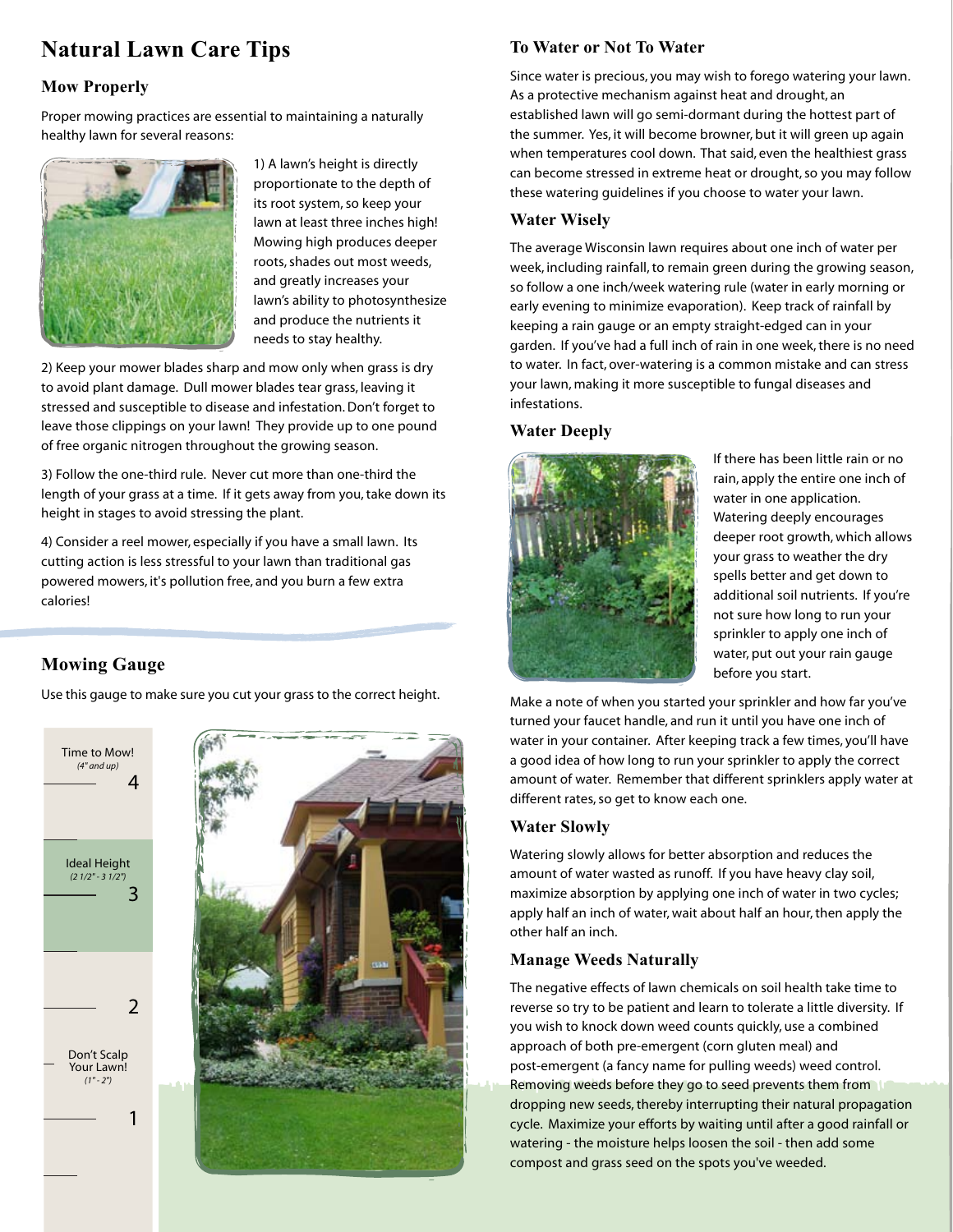### **Seasonal Natural Lawn Care Calendar**

#### **Mid-April**

Once the snow is gone, it's time to rake off winter debris. If you choose to apply corn gluten meal, apply it around the first two weeks of April or prior to the end of forsythia's bloom time. Its bloom indicates that soil and ambient air temperatures are rising, and things will soon begin germinating. To maximize corn gluten's effectiveness as a pre-emergent: **Labor Day - Triple Crown** 

1) Know the square footage of each area of your lawn. For example, your front yard is 800 square feet (L x W):  $800 \div 1,000 \times 20 = 16$  lbs corn gluten to be applied to your front yard. Use this calculation to determine how many pounds to apply to each area. See our worksheet on the back to help you with this.

2) Apply it on time.

3) Apply at a rate of 20 lbs of corn gluten per 1,000 sq ft (two lbs nitrogen/1,000 sq ft) for sunny areas, and 10 lbs/1,000 sq ft in the shade.

4) Apply a quarter-inch of water immediately after application, then let it dry out for a few days. This is necessary to activate corn gluten's ability to inhibit seed germination. Avoid application right before an extended rain as too much water will reduce its effectiveness.

#### **May**

If you wish to thicken up your lawn by over-seeding, wait at least six weeks from your April corn gluten application. (Corn gluten remains present in the soil for about six weeks.) You can choose to aerate/over-seed/top-dress at this time, but keep in mind that the best time to plant grass seed is around Labor Day.

#### **May Through September**

Pull existing weeds as they appear, preferably before they go to seed. Remember that weeds are indicators of an underlying soil problem, so pulling them yourself is not only good exercise but is an opportunity to get in touch with what's happening in your lawn. They come out more easily if pulled after watering or a good rain, and you can identify them using the Read Your Weeds download on HCP's website: www.healthycommunitiesproject.org.

Follow the watering guidelines if you wish to water your lawn.

Keep pulling those weeds before they go to seed to jumpstart your weed reduction plan. Assuming your soil biology is healthy for turf growth, the number of weeds you have to pull should be minimal after a few of seasons.



#### **Fertilization**

If your soil test recommends adding nutrients, do so only during the spring (first two weeks of May) or fall (Labor Day to early October) growth phases. Be sure to only apply what's recommended and follow product instructions closely.

When summer temperatures begin to cool, grass comes out of its semi-dormant state and enters its second growth phase of the season. Now is the time to apply and water in your second corn gluten application or complete the natural lawn care triple crown: aerate, over-seed and top-dress with compost.

#### **STEP 1: Core Aeration**

It's essential to aerate your lawn when grass is in an active growth phase (first two weeks of May and again between Labor Day and early October). Consider renting a core aerator machine with your neighbors and splitting the cost to make it more economical. Home Depot rents them for about \$45.00 per half a day. Most landscapers can provide this service for you as well. Core aeration relieves compaction, opens up your lawn's root system to oxygen and nutrients and makes room for roots to expand. The average lawn should be aerated every two to three years. However, if your lawn is heavily used and has a tendency to become compacted, consider aerating annually in the fall.

#### **STEP 2: Over-Seed/Patch Bare Spots**

The best time to over-seed is around Labor Day, right after aeration if possible. Apply the best quality grass seed mix you can afford that is right for light and usage conditions. You may need to purchase different mixes for different areas of your yard. Now is also the time to patch bare spots. Loosen existing soil, heavily apply grass seed and stir up a bit, apply about 1/8 inch of compost over the seed (just enough to cover it), and then a thin layer of hay to retain moisture and prevent erosion. Keep these areas moist but not soaked for a full 30 days for the most successful germination. Your grass seed may look like it has fully germinated after two weeks, but remember that there are several grass varieties in each blend, some of which germinate faster than others.

#### **STEP 3: Top-Dress With Compost**

Think of compost as your soil food web's ideal diet for maintaining optimal growing conditions for turf grass. Applying 1/8 inch of dry compost or a liquid compost tea spray right after aeration and over-seeding maximizes germination, helps establish healthy new grass plants, and improves soil structure, texture and drainage. All in all, a HUGE bang for your natural lawn care buck!